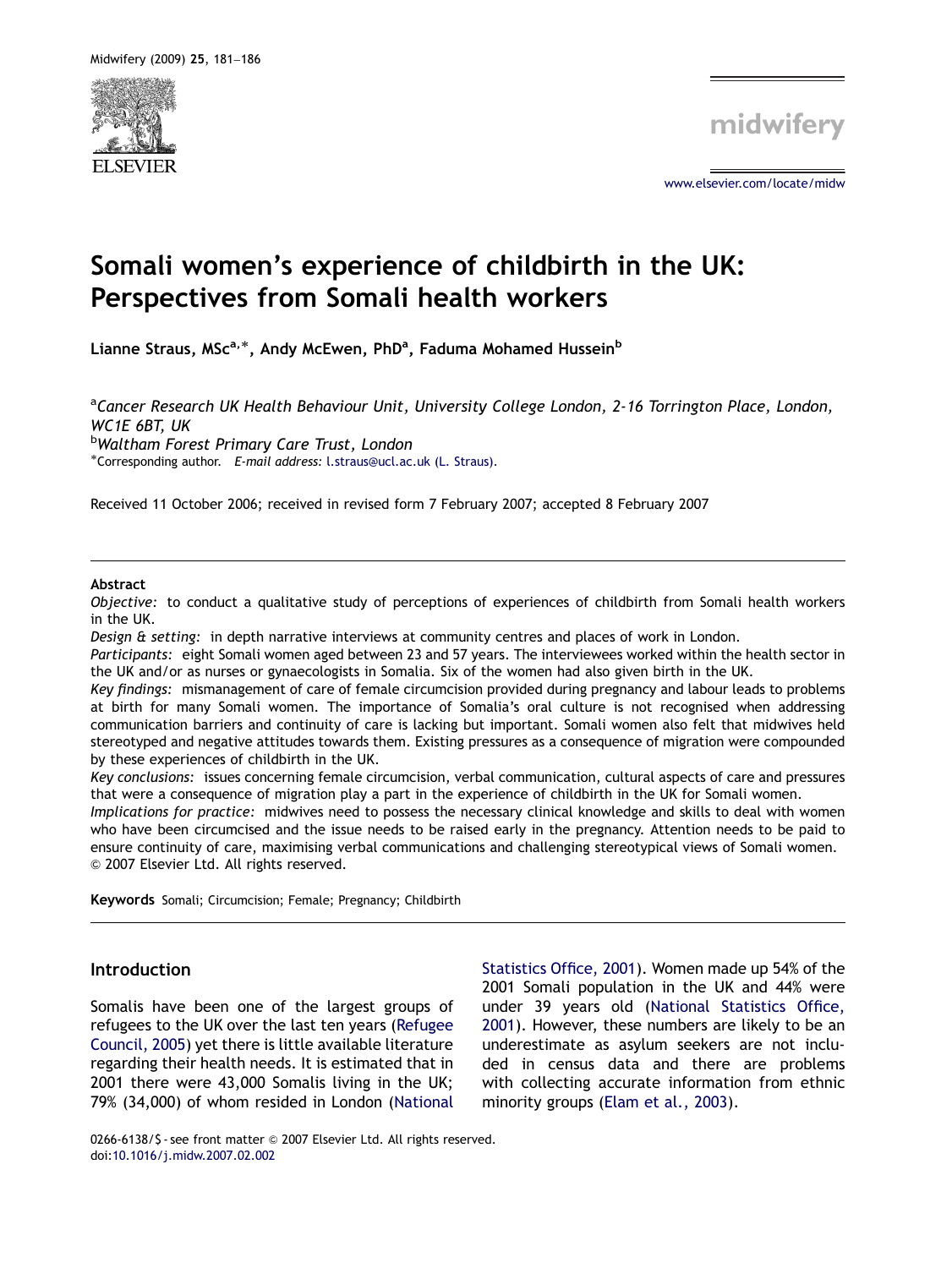Specific health needs of refugees and asylum seekers, such as those from Somalia have previously been identified, including issues of: language and communication ([Davies and Bath, 2001](#page-5-0); [Harper-](#page-5-0)[Bulman and McCourt, 2002](#page-5-0); [Bischoff et al., 2003](#page-5-0)), access to health services [\(Burnett and Fassill, 2002\)](#page-5-0) and mental health service provision [\(Aldous et al.,](#page-5-0) [1999](#page-5-0); [Watters, 2001](#page-5-0)). These needs can become more acute for female refugees during pregnancy and childbirth [\(McLeish, 2002\)](#page-5-0); additionally, a significant part of the maternity experience is determined by cultural and social aspects of care ([Kitzinger, 1982;](#page-5-0) [Jordan, 1997](#page-5-0)).

The aim of this study was to use a narrative approach to examine cultural and social aspects of childbirth, and to determine how they intersect with the needs and experiences of Somali women in the UK. Somali health professionals were interviewed in order to draw upon the wealth of experience they have in assisting in childbirth both in the UK and in Somalia.

## Methods

This study took an ethnographic approach and used in-depth interviews with eight Somali women who had been health professionals in Somalia and/or were practising in the UK. The participants ranged from 23 to 57 years of age and were all currently living in the UK. These participants were able to provide personal perspectives of their experiences of childbirth in the UK, both as mothers and as health professionals with a clinical perspective on the experiences of other Somali women (see Table 1).

Participants were recruited through the researcher attending two community Somali womens' groups in London, over a period of six weeks. Participants either attended these groups or were found through snowballing. In-depth individual interviews were held and an interpreter, who was a friend of the participant, was used on one occasion. Interviews were semi-structured and there were no definite research questions as it was felt that this would allow issues that were most pressing for the participants, rather than those defined by the researcher, to be presented. Interviews were recorded, transcribed and then analysed using a thematic analysis. The transcripts were read through and initial topics were identified. The transcripts were then re-read and labelled with these initial topic codes. Each topic was then looked at in more depth and sub-themes emerged. These identified sub-themes, from each topic, where then applied to the whole text, irrespective of the topic they emerged from. Once the themes and sub-themes had been defined, the narratives were read again to ensure that all the material had been identified and reflected in the themes.

Approval for this research was granted by the ethics committee of the Anthropology Department, University College London and deemed not to require further ethical consideration. Consent for interviews was obtained verbally and recorded.

## Findings

### Circumcision

Female circumcision, often referred to as female genital mutilation (FGM), is still practised in many parts of Africa and the Middle East and is widespread in Somalia. It is estimated that 95% of Somali women have undergone FGM [\(UNICEF, 2004](#page-5-0)); and 80% of Somali women in Britain [\(Black and](#page-5-0) [Debelle, 1998\)](#page-5-0).

There are several forms of circumcision including pricking or excision of the prepuce of the clitoris

| Participant | Profession prior to<br>the UK | Profession in the UK                                                        | Given birth in the<br>UK? |
|-------------|-------------------------------|-----------------------------------------------------------------------------|---------------------------|
|             | <b>Unknown</b>                | Health advocate/interpreter                                                 | Yes                       |
|             | Civil servant                 | Interpreter/co-ordinator of Somali women's group<br>(inc. health promotion) | Yes                       |
|             | Gynaecologist                 | Community health advisor                                                    | No                        |
|             | Medically trained<br>midwife  | Health promotion worker                                                     | Yes                       |
|             | <b>Unknown</b>                | Sure Start worker                                                           | Yes                       |
| 6           | <b>Student</b>                | Health advocate                                                             | Yes                       |
|             | <b>Nurse</b>                  | Not working                                                                 | Yes                       |
| 8           | Unknown                       | HIV/AIDS promotion worker                                                   | No                        |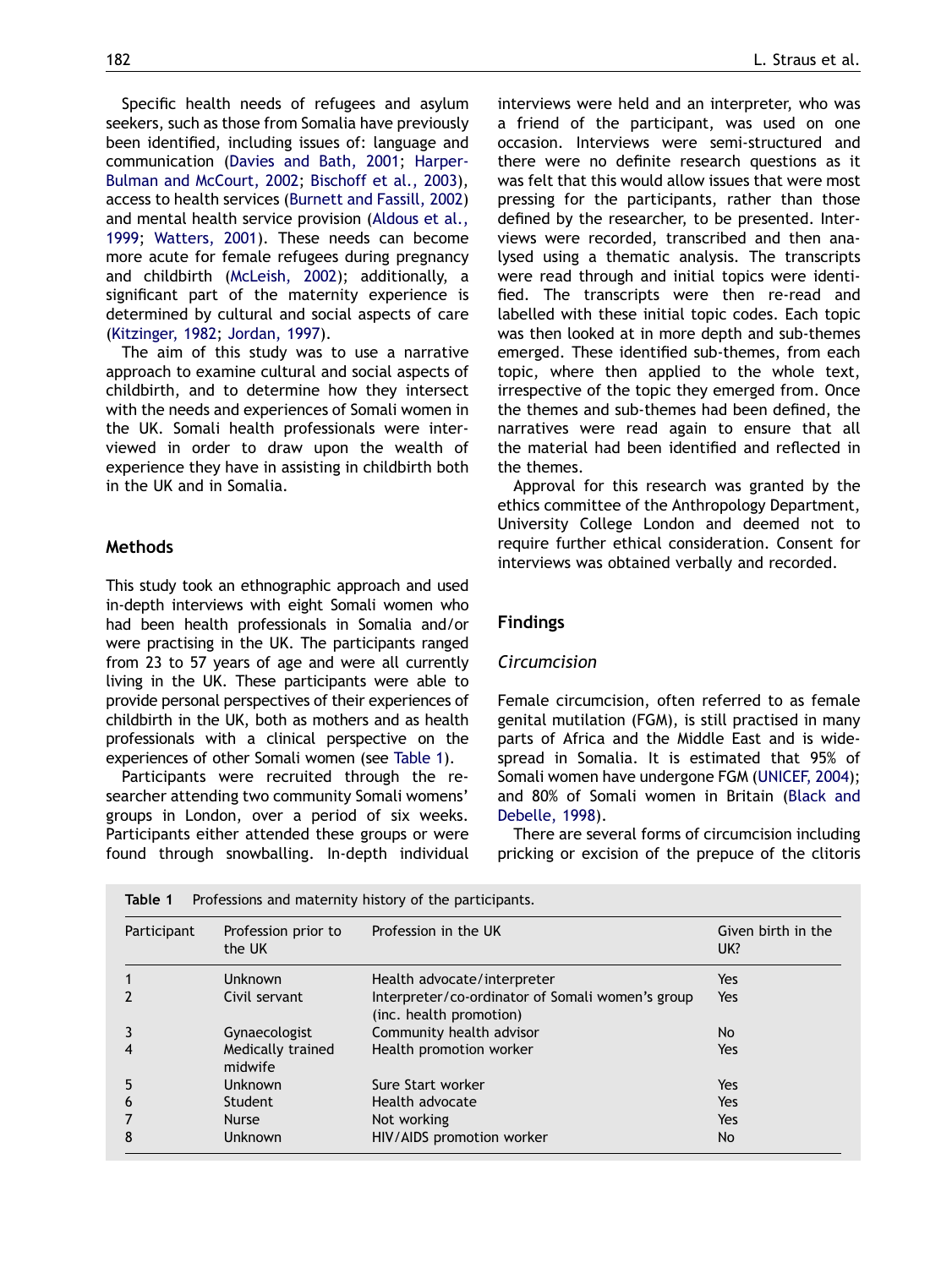(Type I, also known as Sunna circumcision), partial or total removal of the clitoris and the minor labia (Type II) and circumcision which removes all of the clitoris, labia minora and inner parts of the labia majora before stitching the edges of the wound together to leave a small opening (Type III, also known as infibulation or Pharaonic circumcision) [\(Arbesman et al., 1993\)](#page-5-0). Pharaonic circumcision leads to a hard scar forming that needs to be cut either before or at birth, to allow the baby's head to exit. If this intervention is not made it can lead to complications such as perineal lacerations, haemorrhaging, anterior or posterior vaginal prolapse, vesicovaginal and rectovaginal fistulas, infection, excess pain and difficulties for the mother and baby ([Baker et al., 1993\)](#page-5-0). Furthermore, due to pressure caused by intercourse while the scar is still intact, the perineum of a woman who has undergone infibulation is likely to be relaxed and shortened; this makes the perineum easy to rupture during childbirth. Many stories were recounted regarding problems that Somali women have had with this aspect of their childbirth.

When she is pregnant for the first time, all she will be thinking is how am I going to have my baby, do they know how to cut it? $\dots$  the scar has to be cut before birth.

Many midwives and doctors in the UK are not trained or familiar with this required intervention, and many deliveries were reported as being excessively traumatising for Somali women. This was further compounded by the reluctance of health professional staff to accept the knowledge of Somali women in this medical procedure.

I told her [midwife], even if you've had a baby, you need an epistomy, to be cut. It was my fourth child; I even wrote it down for her... She was afraid to cut a vein... I got a laceration.

There was also a feeling amongst the Somali women interviewed that caesareans were unnecessarily encouraged because they had been circumcised and health professionals felt that they were unable to have a normal birth.

I didn't want a caesarean but felt pressure to have one... I was not in control, not because of the language but because of not knowing the system.

# Communication

Lack of interpreters and notably a lack of what was described as ''suitable'' ones were mentioned as a difficulty. It was further highlighted from the interviews was that there were many other aspects of communication barriers that cannot be overcome by providing interpreters.

Communication is a very big problem, you know, just speaking the language is not a good communication if you do not know the terminology.

Many of the women interviewed were able to speak limited English, yet felt removed from the management of the birth process due to their inability to communicate effectively back to health professional staff. This process was also made more challenging by the use of 'complicated' language and medical terminology.

A theme that was also apparent was the role of non-verbal communication in health encounters between Somali people that does not occur with UK health practioners. This included an emphasis on listening and physical contact between patient and clinician. Lack of these elements of communication was interpreted as bad practice.

Nobody will touch the patient ... they ask about the symptoms, they write them down, but there isn't any listening, there is no communication between doctor and clients.

Perhaps the most important aspect of communication that is very rarely addressed for the Somali women interviewed, and the most significant difference between UK and Somali culture is that of the oral tradition.

I have all the leaflets here, I translated them, but they are no use at all... it's oral in our culture..., that's why in my clinic I have to talk to them and talk, talk, talk, talk.

When someone gives me a letter, book, reading, no, I don't want to read it, I want to see and I want to hear it.

# Cultural aspects of care

Many of the women commented that when they had been pregnant in Somalia they would have only seen one person related to their maternity care throughout their whole pregnancy and birth. In rural areas and small towns this is likely to have been a traditional birth attendant. In some cases there will have been an established government health centre, with a trained public midwife. However, even in larger towns or cities, with hospital maternity services, women often elect to have home births, with a midwife or traditional birth attendant.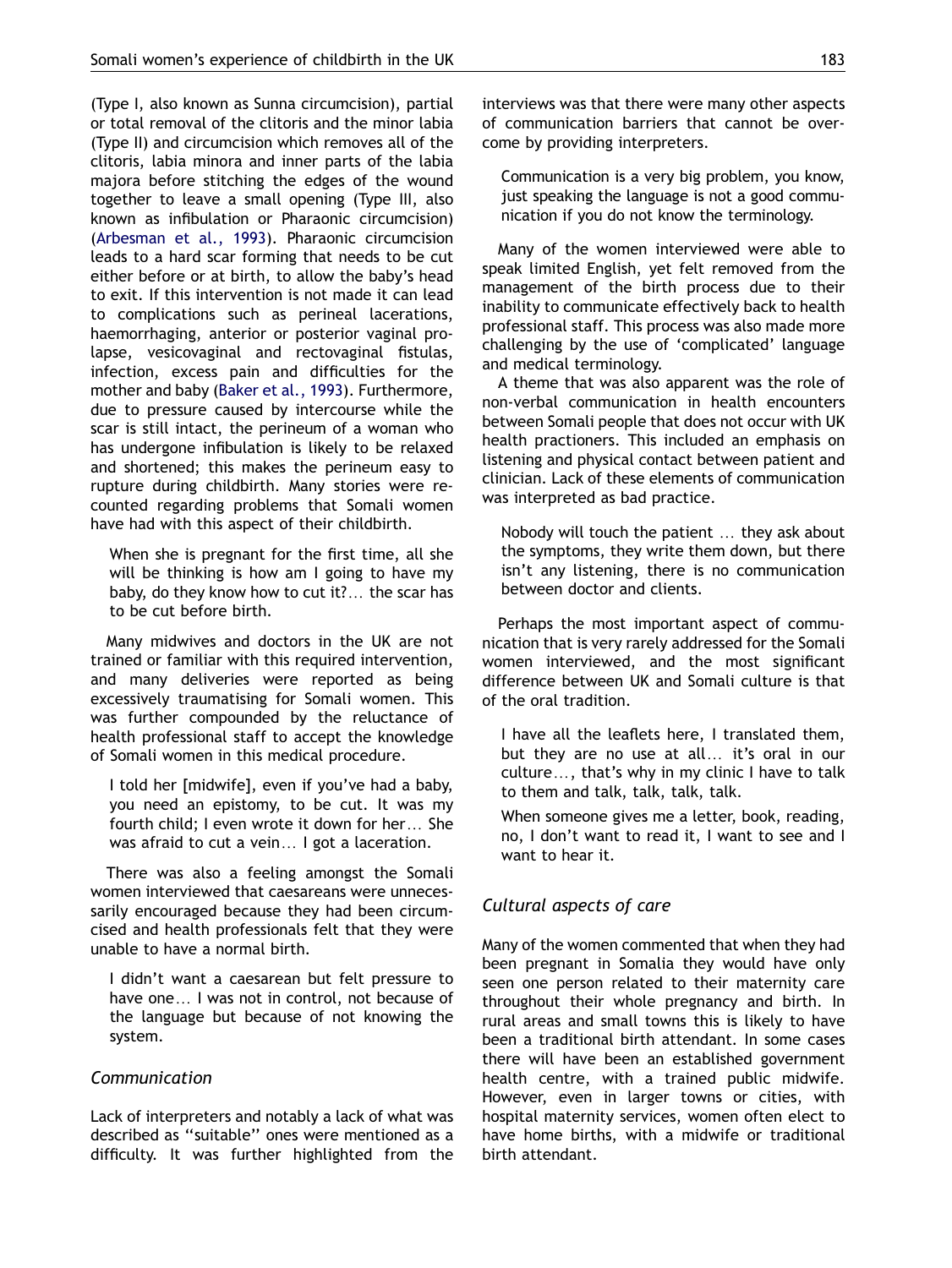Each time I go for a check-up I've seen a different midwife.

The consequence of having multiple health professionals involved in pregnancy, as in the UK, is that the familiarity and trust that is developed from a relationship with only one person over nine months is much harder to achieve. This difficulty was also sometimes compounded by the asylum seeking status that many of the women had, in that they were required to move accommodation, GPs and hospitals due to dispersal policies or changes in their accommodation.

Encounters with health professionals including doctors, nurses, midwives and health visitors were often cited as being met with stereotyped judgements that led to women feeling patronised and not in control of their birth. These stereotypes revolved around ideas that Somali women were unintelligent, lacking in knowledge about pregnancy or childbirth and were unaware of family planning, due to the number of children they have.

The midwife—she thinks that you have the babies under the tree and they have a low expectation, 'how can these people afford this? Why are they complaining if they receive this?'

### Pressures arising from migration experience

In discussing childbirth in the UK, a major theme was how the distressing experiences of maternity care were increased by pressures arising from the experience of being a refugee. These pressures included social and psychological problems such as

– Isolation and depression,

Nobody talks to you...it's very rare for Somalian to get mad there [in Somalia] but here all become crazy because of the isolation.

– family difficulties such as lack of family support and marital breakdown,

We came from a country where you have a lot of extended family.

Back home always men were supposed to be the leader of the family, here, no... we become, to not understand each other, the values and things between us were vanishing... and we divorced at last... A lot of divorce happened here.

– insecurity of personal identity,

I don't pray for anyone, the way we have it. You lose whole country, whole identity collapses and then you come someplace to a country, it's something very very hard.

These pressures contribute to feelings of vulnerability and anguish, and are a significant part of the distress experienced whilst pregnant in the UK in addition to fears for the future welfare of the baby.

## **Discussion**

A strength of this research is that it adopted a narrative approach in which themes emerged from the subjects' accounts and, in doing so, did not have a rigid set of pre-defined questions. However, interviews were conducted in English, by an English person and therefore could create cultural and communication difficulties. Attempts to reduce these barriers were made by researching Somali culture, both in the UK and internationally and several weeks were spent with participants and other Somali women prior to interviews to gain a better understanding of potential communication limitations. The findings presented in this paper are also based on accounts from Somali health workers in London only. However, the themes presented were common across all the Somali women interviewed and came from women who had and had not given birth in the UK and therefore will be of useful insight to all health professionals working with Somali women.

Problems due to female circumcision, a procedure carried out on many women from Africa and the Middle East, were very significant to the maternity experience. Although the practice is illegal in the UK the majority of Somali women of child-bearing age in the UK will be circumcised and therefore care and attention is needed when treating Somali women. As has been shown by the findings, the mismanagement of care for women who have been circumcised can cause great physical and mental distress for the mother. The lack of appropriate attention to addressing circumcision by health professionals before the birth can lead to problems at birth and a bias towards conducting caesareans. It is recommended that deinfibulation is carried out prior to birth for women who have suffered from FGM, [\(Baker](#page-5-0) [et al., 1993;](#page-5-0) [McCaffrey et al., 1995](#page-5-0)) but it seems from the narrative accounts that this is not part of routine clinical practice. This may be because clinicians are unaware that their patient has been circumcised, or become aware too late in the pregnancy for the procedure to take place. It is argued that doctors and midwives should directly enquire if Somali women have been circumcised as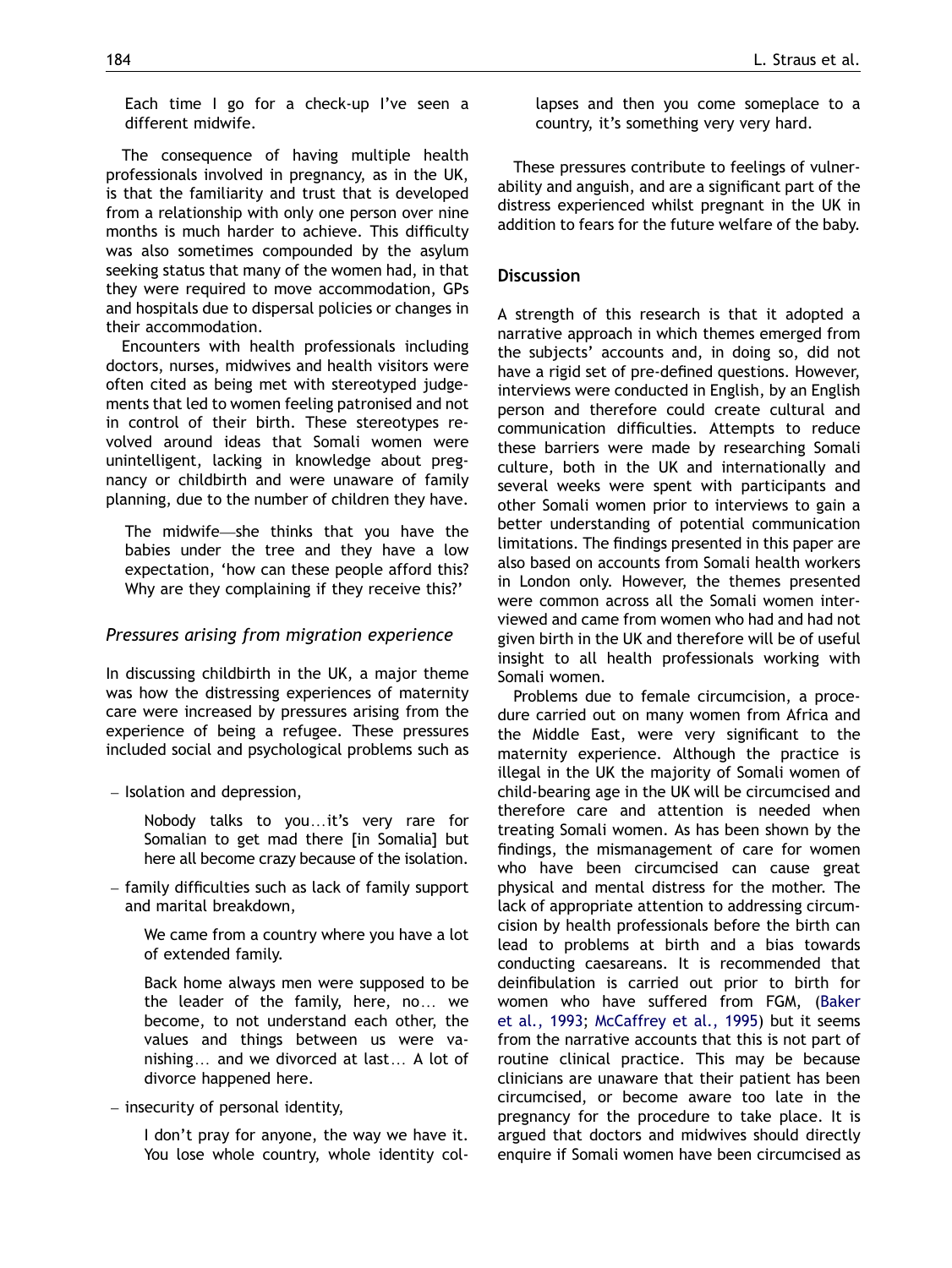women may be uncomfortable about offering the information voluntarily ([Momoh et al., 2001](#page-5-0)) and that early acknowledgement of the circumcision may help the management of the pregnancy [\(Widmark et al., 2002\)](#page-5-0).

The interviews also revealed that there are several barriers to effective communication between midwifery staff and Somali women. It is argued that, for Somali women, language barriers are the biggest hurdle for contact with maternity services in the UK [\(Harper Bulman and McCourt,](#page-5-0) [2002](#page-5-0)). Fifty three percent of Somalis in London have limited or no access to interpretation services [\(Islington Somali Community, 2000\)](#page-5-0). Even if access was improved, reliance solely on interpretation as the method of overcoming communication barriers fails to acknowledge that many Somali women are reluctant to use interpreters for fear of misinterpretation and lack of confidentiality [\(Davies and Bath, 2001](#page-5-0)). A further finding from this study was the importance of Somalia's 'oral culture'; information among Somali people is generally transmitted verbally rather than in literate form [\(Olden, 1999\)](#page-5-0). Furthermore, this emphasis on health communication verbally rather than in writing means that 'gossip' may be a far more trusted source of information amongst Somali women ([Manderson and Allotey, 2003](#page-5-0)). As well as written and spoken aspects of communication, the findings highlight that non-verbal forms of communication such as touching and gesturing were important to Somali women yet noticeably lacking in the UK health setting. These aspects of communication may have implications for conventional forms of information such as leaflets, doctor's/hospital letters and appointment cards. Information given verbally, and by trusted persons may lead to better communication and care for Somali women. These aspects of communication may also apply to women from other ethnic minority groups, especially those which also follow an oral tradition, or for women who do not speak English.

The cultural practice of health professionals, including midwives, was a further difficulty recounted by the women interviewed, including lack of continuity of care from a single practitioner and stereotyped judgements. It is more likely that women from ethnic minority communities have less access to continuity of care [\(McCourt and Pearce,](#page-5-0) [2000](#page-5-0)) and findings from this research suggest that continuity of care may actually be more important for ethnic minority communities. Stereotyping of non white-British patients by midwives can discriminate the care and treatment of patients [\(Bowler, 1993\)](#page-5-0) and was something encountered by the participants. In terms of both developing communication and continuity of care, partnership caseload practice may be of benefit. This model of midwifery care enables a strong relationship to be built with one midwife, increases continuity of care by much higher levels than standard practice and leads to less interventions at birth [\(Walsh, 1999](#page-5-0); [Page et al., 1999](#page-5-0); [Benjamin](#page-5-0) [et al., 2001\)](#page-5-0).

A further finding suggested that feelings and pressures caused by migration, such as lack of family support, loneliness, depression, isolation and identity insecurities have a significant impact on Somali women in the UK. Maternity care only extends so far and does not fill the gaps of support customarily filled by Somali family and community [\(Kennedy and Murphy-Lawless, 2003\)](#page-5-0). Although it may not be possible to alleviate these pressures through the maternity care that Somali women receive, awareness of these pressures may contribute to better understanding of the individual woman.

### Conclusions and implications for practice

The aim of this study was to explore the experiences and needs of Somali women in the UK during pregnancy and childbirth. The findings demonstrate that there are major concerns around: the mismanagement of care for women who have been circumcised, aspects of communication, continuity of care and attitudes of health professionals.

These difficulties may also be experienced by women of other ethnic minority groups in the UK. In order to overcome some of these difficulties a greater awareness of, and early approach to, the topic of female circumcision could aid the care of women and reduce complications in birth. Secondly, communication with women could be improved by explaining information verbally rather than relying on written (even if translated) material and being aware that information delivered verbally by a trusted person will be treated with more authority. Thirdly, efforts to maintain the same midwife, interpreter and other health professionals may lead to more favourable experiences for the client. Lastly, an awareness of the difficulties encountered by many women, due to consequences of migration, may help midwifery staff to understand and relate to the client better.

In order to improve the care of women who have been circumcised, including Somali women, further research and the construction of clear guidelines are needed. This could include further discussion with women who have been circumcised, a review